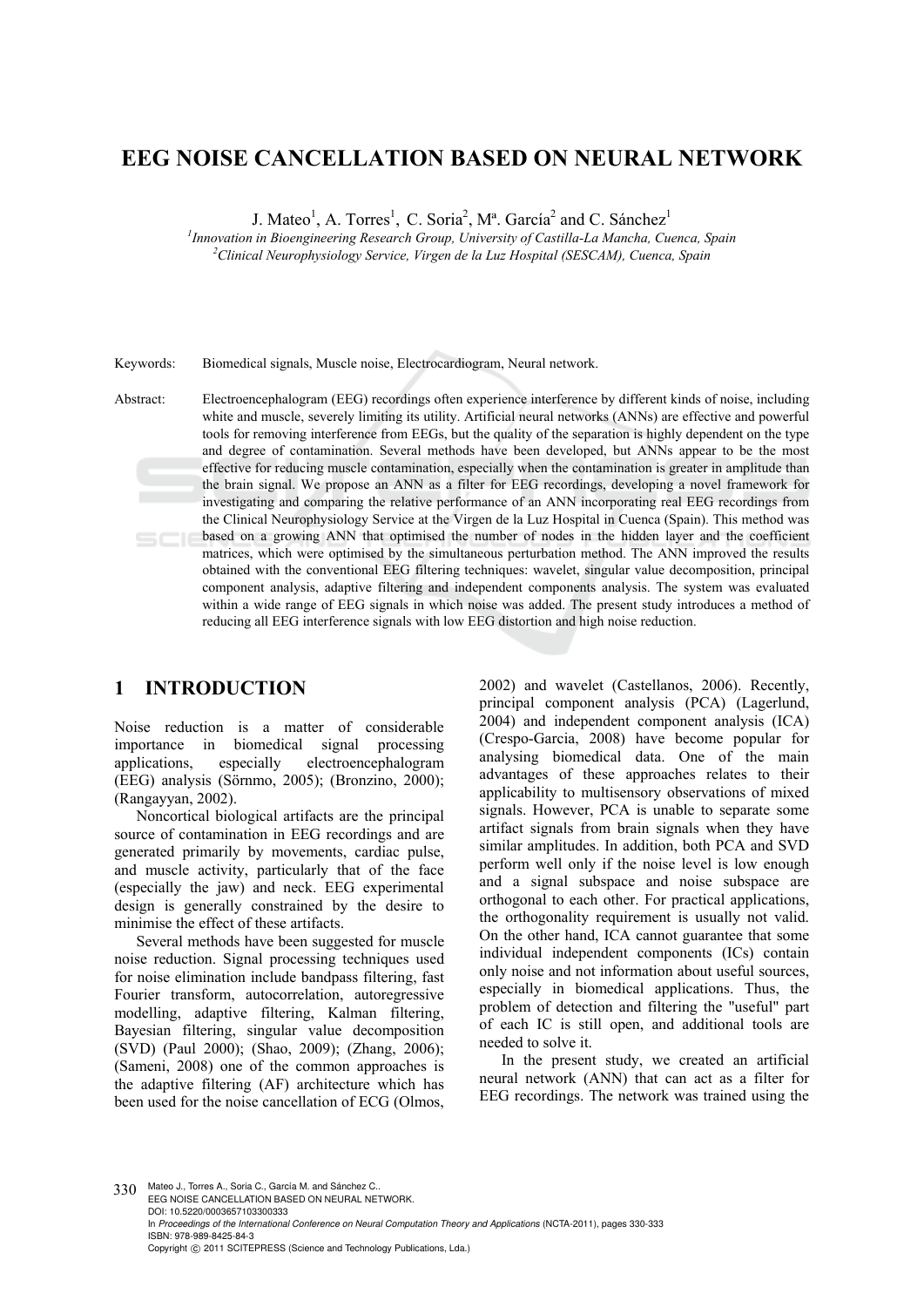simultaneous perturbation (SP) method. The ANN was chosen mainly because of its adaptability to the nonlinear and time-varying features of the noise. This system was evaluated within a wide range of EEG signals in which white noise and muscle noise were added from the Clinical Neurophysiology Service at Virgen de la Luz Hospital. Thus, this algorithm could serve as an effective framework for filtering noise in EEG recordings. We expect that the distortion of this signal will be reduced compared to conventional methodologies. The results demonstrate that this method can maintain the original shape of the EEG signal in very low SNR conditions in which the brain signal is mixed with the noise.

# **2 MATERIALS**

The signals considered in the present study originated from patients at the referred hospital. All signals were recorded using Viasys Healthcare – NicoletOne equipment, which had been implemented within a concrete period of time. Sleep studies were also included.

All signals obtained from the hospital were randomly classified into three groups, and each of them used a different phase in the filtering process with ANN. Forty signals were chosen to integrate the first group, which was used for network training. The second group was used to validate and compare proper ANN function, and the third group was used to compare ANN with the other systems.

The first and second groups were comprised of 80 signals that lasted 25-50 minutes. Also, 10 sleep testing of approximately eight hours, have been included in these groups. These signals were filtered through ICA (Crespo-Garcia, 2008) to remove any current noise.

Once this process was completed, white and muscle noise were sequentially added to the EEG signal as defined by equation. 1, where  $d(k)$  is the EEG signal after ICA filtering, A is the amplitude of the added noise, and  $n(k)$  is the noise signal. Amplitude A was modified in order to obtain an SNR margin between -10dB and 30dB. The main aim was to estimate the clean signal  $d(k)$  from the noisy signal  $p(k)$ . These recordings are synthetic signals (EEG records to which different noises were added).

$$
p(k) = d(k) + An(k)
$$
 (1)

The third group of signals was made up of 50 signals; 40 signals that lasted 30-60 minutes and 10 sleep testing of 8 hours, and neither noise nor variation was added or modified in them (real signals). These signals were also used to compare the above mentioned methods to ANN.

### **3 METHOD**

The Adaline network uses supervised learning and involves a sum of products using the input and weight vectors. An adaptive operation means that there is a mechanism by which  $w_i$ ,  $v_i$  can be adjusted, usually iteratively, to achieve correct values. Regarding Adaline, the properties of the perturbation vectors are assumed to be as described by Maeda and De Figueiredo (Maeda, 1997).



Figure 1: Proposed Neuronal Network with one neuron in the hidden layer. The black coefficients are constants.

For every input, the network output differs from the expected target value  $d_n$  by  $(d_n - p_n)$ , where  $p_n$  is the current output and n is the number of signals.

This network structure was initially made up of three layers: an input layer, one hidden layer made up of 40 neurons, and an output layer. Once this network was trained, its work was re-evaluated and, if necessary, more neurons added to the hidden layer (Figure 1). This procedure was repeated until expected results are obtained. At all these stages, the ANN was adapted using the SP method in order to obtain the best results. The process of training and initialization was modified and implemented as described by Maeda (Maeda, 1995, 1997). The detailed strict convergence conditions of SP were described by Spall (Spall ,1992).

#### **3.1 Learning Algorithm using Simultaneous Perturbation**

Simultaneous perturbation technique for training neural networks has been introduced by Spall (Spall, 1992). Other authors (Maeda, 1995) have also reported results of similar methods. To adapt the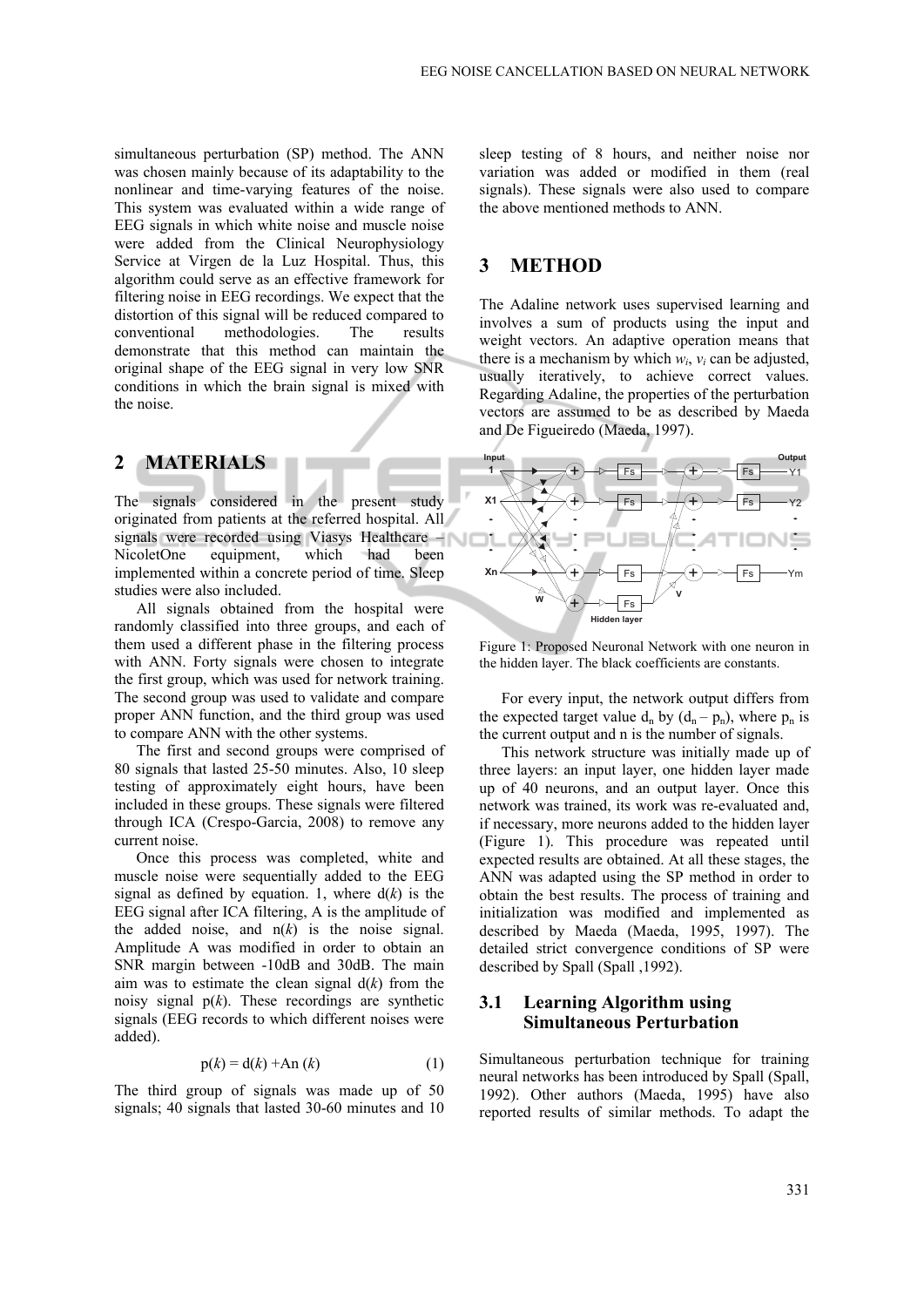weights of the system is necessary to consider the gradient of the error function, this is:

$$
\nabla \cong \frac{\partial J(w)}{\partial w} \tag{2}
$$

Defining the error function like:

$$
J(w) = \frac{1}{2}(y - d)^2
$$
 (3)

where;

$$
\varepsilon = (y - d) \tag{4}
$$

Using the equation (4) it is possible to measure the error between the present exit and the wished exit. On the other hand, the approach of differences is a procedure known to obtain the derived from a function, so this approach to reduce the complexity can be used (Haykin, 1994). c is a perturbation added to the i component (Maeda, 1997).

The neural network exit, Y, is a function of the vector of weights:

$$
\frac{\partial J(w)}{\partial w^i} \approx \frac{f(Y(w^i)) - f(Y(w))}{c} \tag{5}
$$

Nevertheless the above idea which is very simple, needs more operations. It is due to evaluate  $J(w^i)$  for all the network weights to obtain the amount modified for all the weights.

$$
\Delta w_t^i = \frac{Y(W_t + C_t, V_t + D_t) - Y(W_t, V_t)}{c_t^i}
$$
 (6)

The weights of the neural network are adapted using the following rule:  $w_{t+1} = w_t - \Delta \alpha w_t$ .

The best results have been obtained when 15 neurons were added to the hidden layer. When more than 15 neurons are added, there is no improvement of both the computational load and the noise reduction.

#### **4 RESULTS**

Noise reduction is important for obtaining a clear and useful signal. Some signals, such as EEG, are non-stationary, and the noise statistical property is complicated because of the complexity of the signal. Different techniques have been proposed to reject muscle noise in EEG signals; these conventional filtering techniques can contain ripples that do not correspond to the original EEG. ANN improves all results obtained by wavelet, SVD, PCA, AF and





Figure 2: Comparison of the muscle noise removal by ANN and traditional techniques for F7-T3 derivation.

a) Original recording without processing. b) Input signal of 8 dB muscle noise used to compare the different methods. c) Filtering results for muscle noise with the wavelet method. d) SVD method. e) PCA method. f) AF method. g) ICA method and h) ANN

$$
SIR = 20 \log \left( \sqrt{\frac{E\{\left\|x_{in} - x\right\|^2}{E\{\left\|x_{out} - x\right\|^2}\right)}} \right) \tag{7}
$$

Table 1: Obtained results of the cross correlation and SIR for muscle noise, average values.

| <b>Methods</b> | Synthetic<br>(CC)               | Real(CC)                                        | <b>SIR</b>     |
|----------------|---------------------------------|-------------------------------------------------|----------------|
| Wavelet        |                                 | $0.85 \pm 0.03$ $0.82 \pm 0.03$ 12.9 $\pm$ 1.2  |                |
| <b>SVD</b>     |                                 | $0.88 \pm 0.02$ $0.86 \pm 0.03$ $13.5 \pm 2.13$ |                |
| <b>PCA</b>     |                                 | $0.82 \pm 0.04$ 0.80 $\pm$ 0.03                 | $12.5 \pm 1.3$ |
| AF             |                                 | $0.89 \pm 0.03$ $0.86 \pm 0.04$ 14.0 ± 2.27     |                |
| <b>ICA</b>     |                                 | $0.91 \pm 0.02$ $0.88 \pm 0.03$                 | $15.2 \pm 1.5$ |
| <b>ANN</b>     | $0.96 \pm 0.02$ 0.95 $\pm$ 0.02 |                                                 | $19.1 \pm 1.1$ |

Table 1 shows the cross-correlation average values and standard deviation in synthetic signals and real signals. Nevertheless table 1 shows the SIR average values calculated for synthetic recordings. Equation 7, shows SIR expression where  $x_{in}$  shows the input to the system,  $x_{out}$  the exit and x the original registry without noise. As can be seen from table 1, with ANN the values are higher than the values obtained with the other systems, both synthetic signals and real signals.

Figure 3 shows the time-frequency analysis of EEG signal with muscle noise. As can be seen the ANN system reduces fluctuations due to muscle noise and gets a more uniform signal.